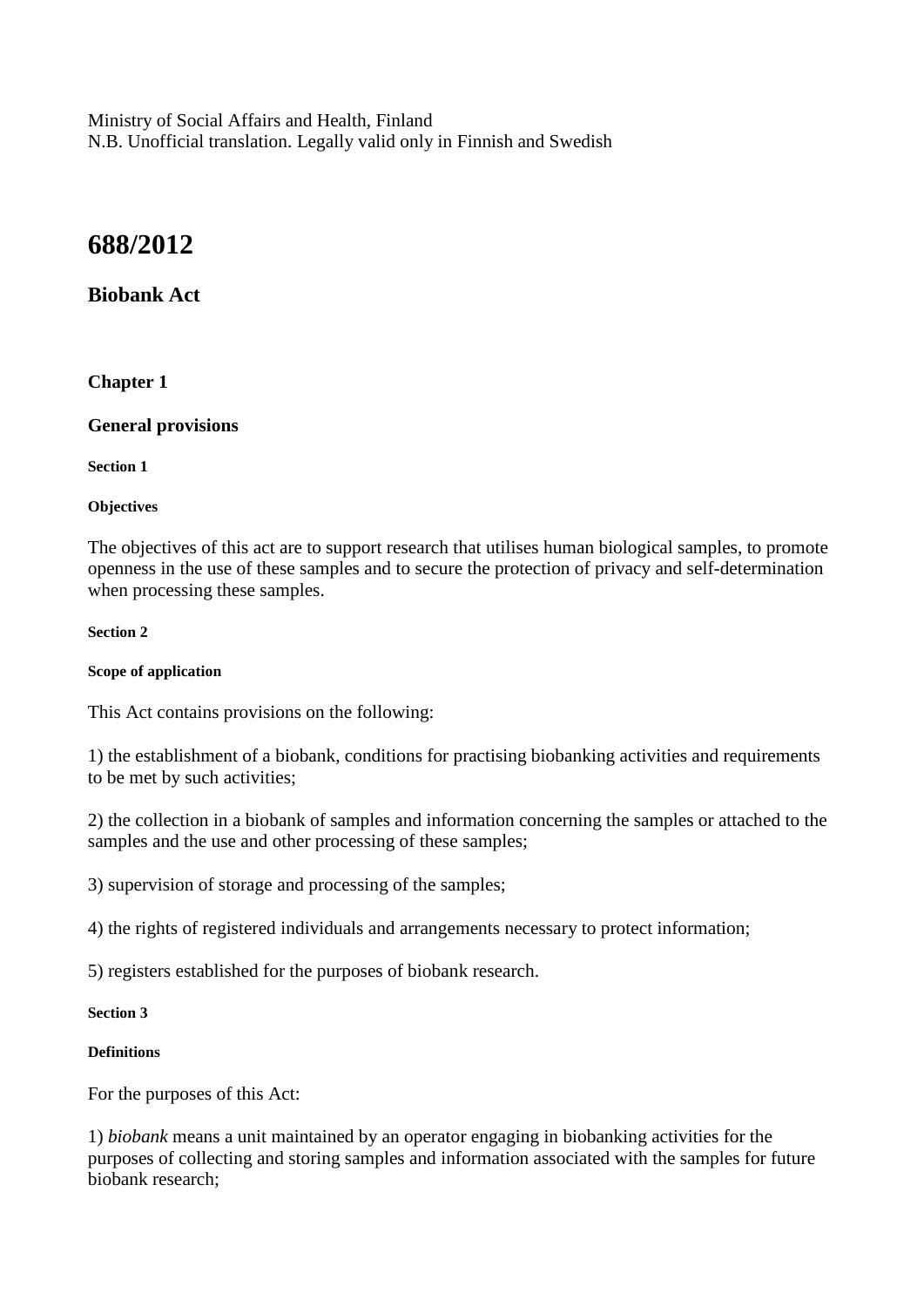2) *sample* means human biological material or a technical record of such material;

3) *sample with an identifier* means a sample containing information identifying a natural person or a sample that can be traced back to a natural person by the person processing the sample:

4) *coded sample* means a sample where the connection to a natural person or information concerning the sample or attached to the sample has been marked with an identifier that does not contain information identifying a natural person;

5) *code key* means information that links the identifier to the natural person referred to in section 4;

6) *unidentified sample* means a sample that has not been furnished with information identifying a natural person or samples where the link to such information has been permanently severed;

7) *registered individual* means the person from whom a sample with an identifier was taken;

8) *biobank research* means research utilising the samples contained in a biobank or information associated with them for the purposes of promoting health, understanding the mechanisms of disease or developing the products and treatment practices used in health care and medical care;

9) *processing of samples* means the collection, receipt and storing of samples and information associated with them, as well as the linking and removal of information and the analysis, study, use, transfer, granting access to and destruction of samples and information and other measures directed towards the sample and information.

# **Section 4**

# **Relation to other legislation**

Unless otherwise provided in this act or elsewhere in law, the Personal Data Act [\(523/1999\)](http://www.finlex.fi/fi/laki/ajantasa/1999/19990523) is applied to the processing of personal information. The Act on the Openness of Government Activities [\(621/1999\)](http://www.finlex.fi/fi/laki/ajantasa/1999/19990621) is applied to the publicity, secrecy and granting of access to information in the possession of authorities, whereas the Personal Data Act is applied to other processing of personal information.

Provisions on the conditions for the performance of medical research and the ethical pre-evaluation of research plans are laid down in the Medical Research Act [\(488/1999\).](http://www.finlex.fi/fi/laki/ajantasa/1999/19990488)

Provisions on the conditions for the transfer of organs, tissues and cells removed in connection with a post-mortem examination, and for the purposes of diagnosing and the treating human disease or injury, to a biobank and their use in biobank research are laid down in the Act on the Medical Use of Human Organs and Tissues [\(101/2001\).](http://www.finlex.fi/fi/laki/ajantasa/2001/20010101)

Separate provisions shall be issued regarding the processing of samples taken for the purposes of forensic research.

# **Chapter 2**

# **Establishment and operations of a biobank**

# **Section 5**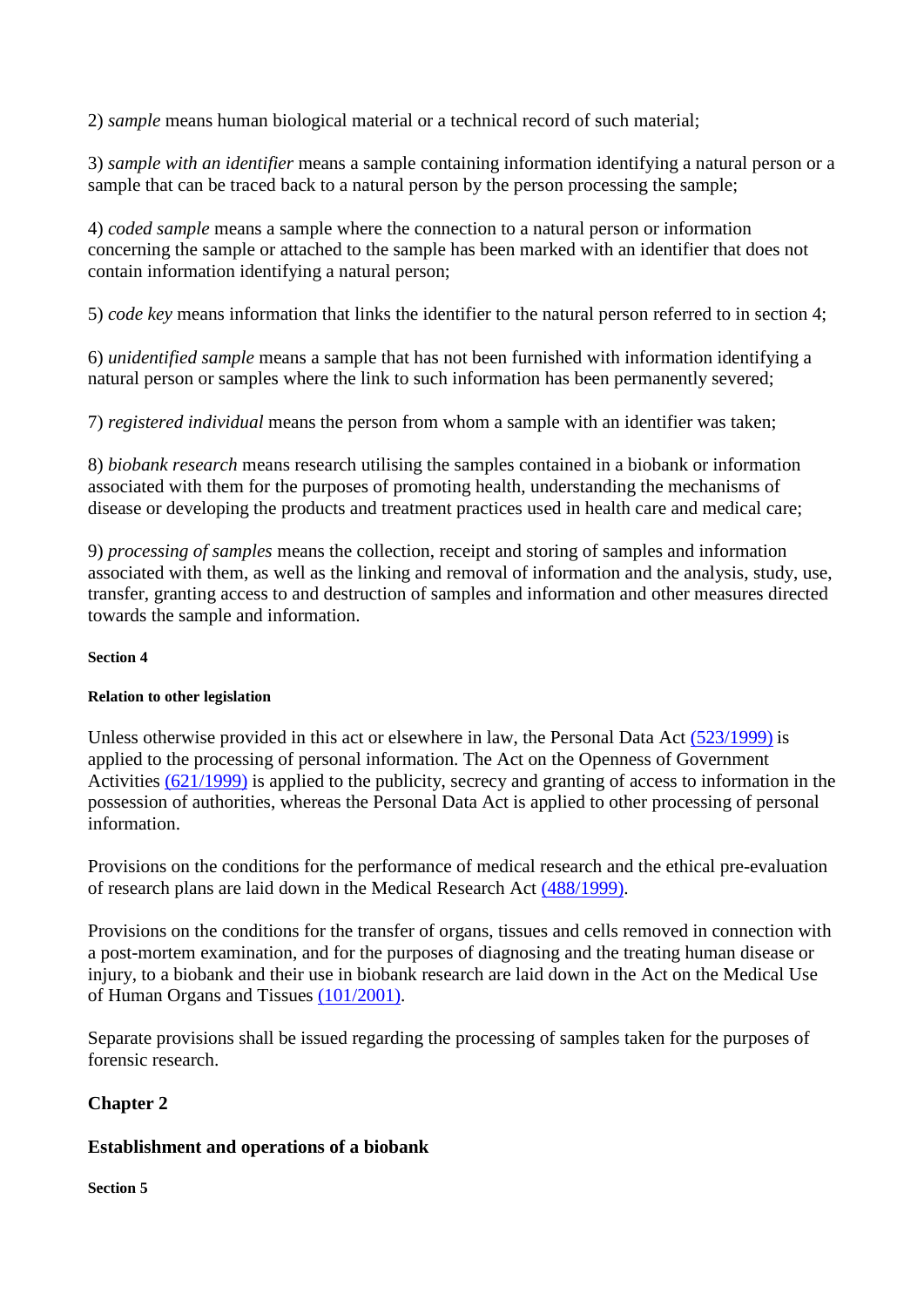#### **Duties of a biobank**

The duty of biobanks is to provide service for biobank research.

In the performance of this duty, a biobank may:

1) collect and receive samples and information associated with them;

2) store samples and information associated with them and provide access to the samples for the purposes of biobank research;

3) analyse, study and otherwise process samples.

Biobanks publish information on samples stored by them, the use of these samples for the purposes of biobank research and the results of studies conducted by them.

#### **Section 6**

# **Conditions for establishing a biobank**

A biobank can be established by a private person or by a public institution, community, foundation or other body corporate provided that the party in question possesses the financial and operational means necessary and meets the legal and research-related conditions for maintaining a biobank and processing samples. An operator establishing a biobank must be in possession of the personnel, facilities and equipment required by the activities.

A further condition for establishing a biobank is a positive statement from the National Committee on Medical Research Ethics. The following information and documents must be attached to the request for a statement:

1) name or other identifier of biobank;

2) owner of biobank, business name of the owner and main financiers of biobank;

3) location and method of storing the samples and information associated with them and an account of arranging the management of information in the registers;

4) description of the biobank's area(s) of research and an account of the principles and terms to be applied in the collection, granting of access to for the purposes of biobank research and other processing of samples and information associated with them and restrictions concerning the use of samples;

5) the consent form used and a model for a written report to be submitted when requesting consent or information on the content of the report and a description of submitting the report;

6) an account of whether samples and related information other than those based on consent will be stored in the biobank;

7) an account of whether samples and related information other than those owned by the biobank will be stored in the biobank and, if necessary, information on the owner of the samples;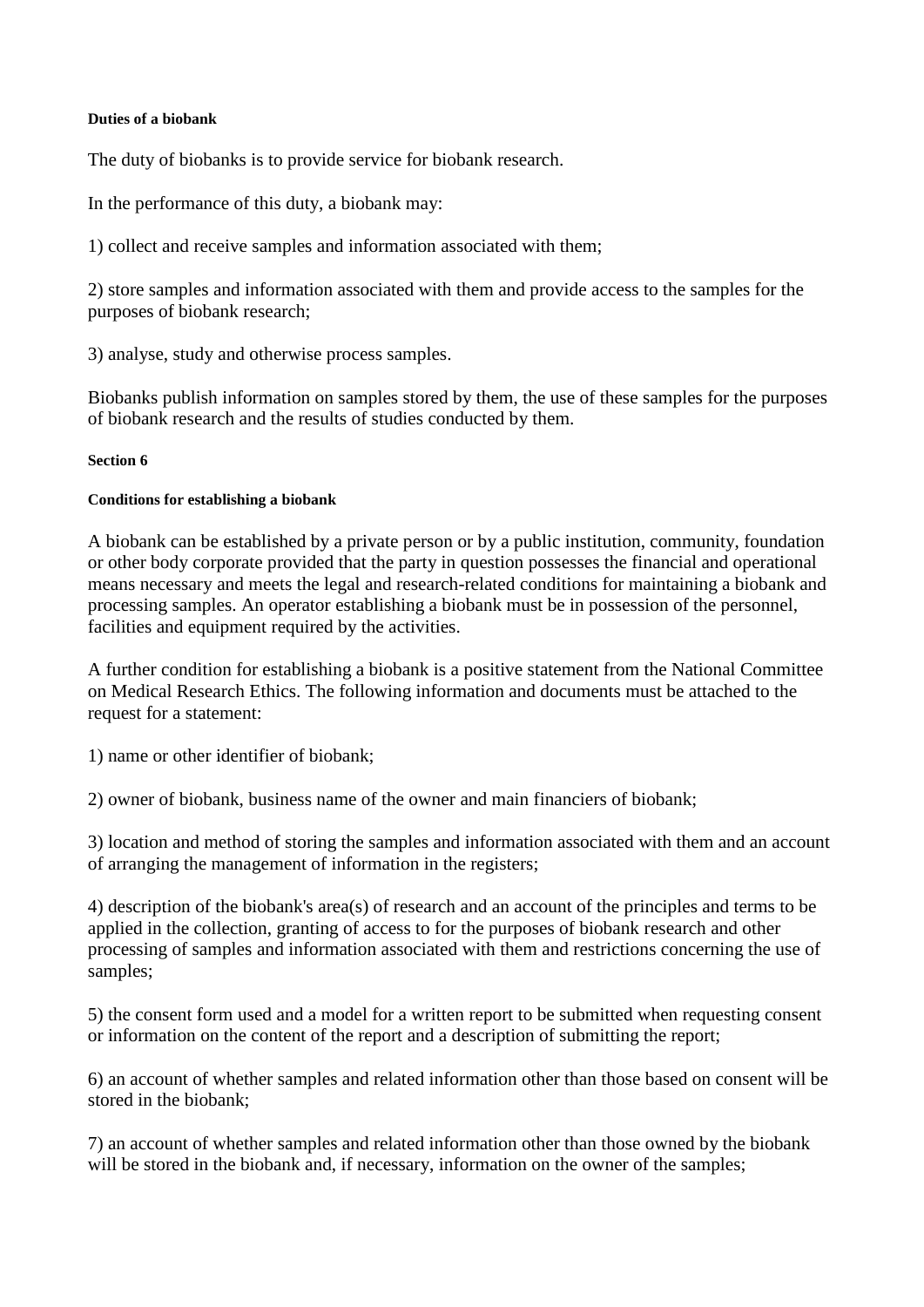8) an action plan that outlines the planned scale of the biobanking activities, the organisation of the activities and the division of responsibilities.

The National Committee on Medical Research Ethics must issue its statement within 60 days of receiving the request for statement referred to in subsection 2. The period of issue starts from the reception of possible additional information and clarifications requested. For its statement, the ethics committee must determine whether the activities of the biobank meet the conditions concerning the protection of privacy and self-determination laid down in this act and elsewhere in law and present a justifiable view on the ethicality of the activities.

# **Section 7**

#### **Requirements and decision-making concerning the activities of biobanks**

The use, storing and other processing of samples to be collected in a biobank must be justified with respect to the research for which the samples will be utilised.

A biobank owns the samples in its possession, unless otherwise stipulated in an agreement on the transfer of samples.

Prior to launching operations, a biobank must compile written instructions for the processing of samples, data protection and information security and describe procedures for supervising compliance with these instructions.

Decisions concerning a biobank referred to in this act are made by the owner of the biobank, who is also responsible for fulfilling the obligations set for the biobank. The owner of a biobank shall appoint a custodian for the biobank.

#### **Section 8**

# **Duties of the custodian of a biobank**

The custodian of a biobank must attend to the following:

- 1) performing quality control for the samples being stored;
- 2) maintaining, linking and protecting registers and databases;
- 3) ensuring the protection of privacy when processing samples and information related to them;
- 4) safeguarding the code key and supervising its use;
- 5) realising the right of access to information;
- 6) other duties of custodians provided in this act.

The custodian of a biobank must possess the scientific qualifications and practical experience required by the task.

Prior to accepting the position, the custodian of a biobank must sign a written assurance concerning the acceptance and performance of the duties involved.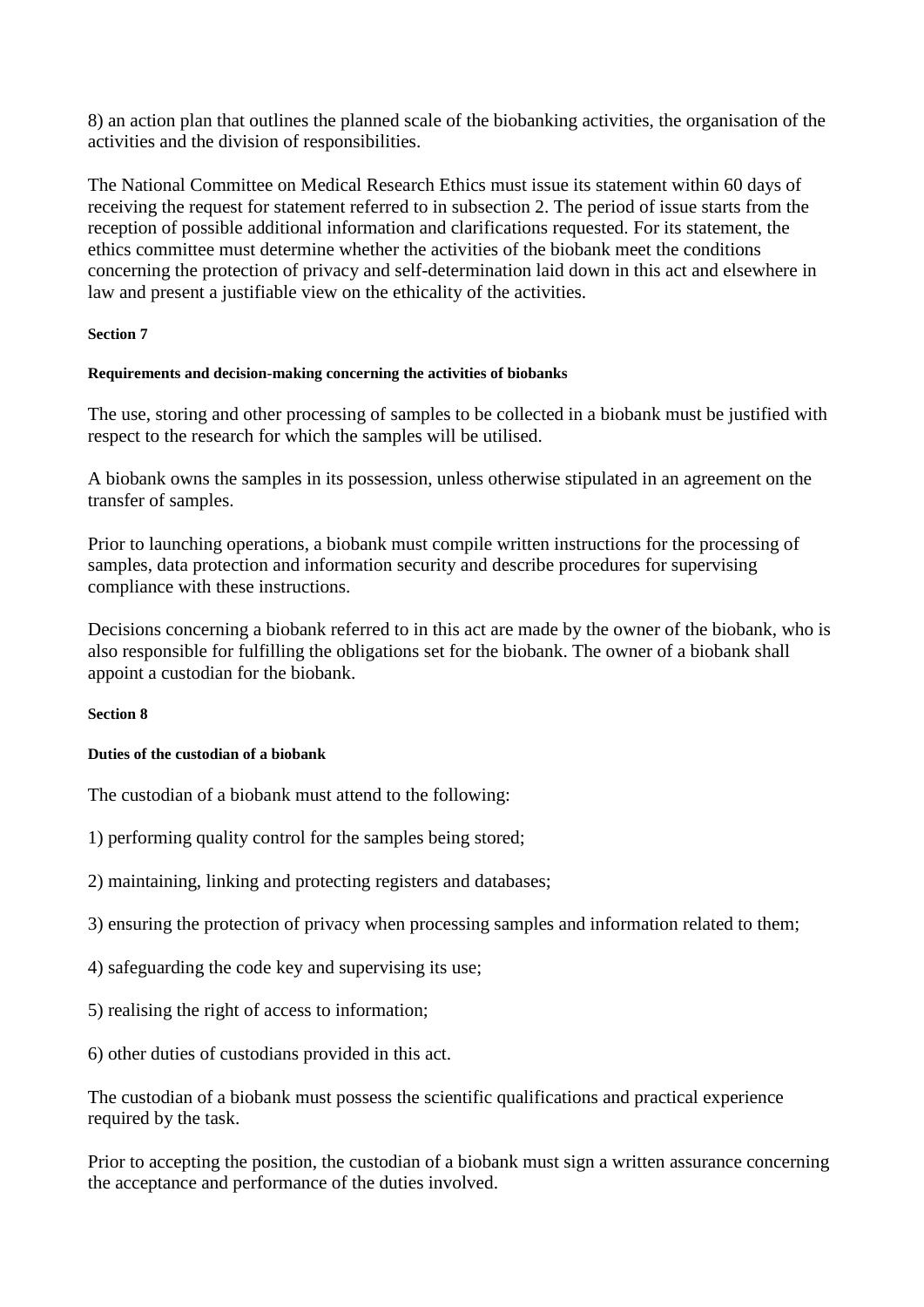More detailed provisions on the content of the assurance may be issued by decree of the Ministry of Social Affairs and Health.

### **Section 9**

# **A biobank's notification obligation**

A biobank must issue a notification to the National Supervisory Authority for Welfare and Health for the purposes of the national biobank register prior to beginning operations. The notification must contain the information referred to in section 6(2) and other information necessary to assess the legality of the operations. The notification for establishing a biobank must contain the following:

1) articles of association and extract from the trade register for the biobank or other comparable documentation if the biobank is a company or a corresponding community;

2) a statement by the National Committee on Medical Research Ethics;

3) information on the custodian of the biobank, assurance given by the custodian and information on the custodian's education and experience;

4) account of the quality system;

5) account of risk management;

6) organisation chart, number of personnel, qualifications and responsibilities;

7) register descriptions of the personal data registers maintained by the biobank;

8) a list of instructions concerning the activities.

Any changes in the information provided to the national biobank register must be reported by the biobank to the National Supervisory Authority for Welfare and Health. If the notification concerns a biobank's custodian, the notification must contain an assurance given by the custodian and information on the custodian's education and experience. If a statement by the National Committee on Medical Research Ethics has been requested on the change, it must be attached to the notification. Launching the activities of a biobank or implementing a change in the activities is possible only if the relevant information has been included in the biobank register.

More detailed provisions on submitting the notification referred to in subsections 1 and 2 may be issued by decree of the Ministry of Social Affairs and Health.

#### **Section 10**

# **Merging the functions of biobanks**

A biobank may delegate, either partially or fully, the performance of the rights and duties laid down in this act to another biobank.

A biobank or any part of it may be merged with another biobank provided that such an action is justified considering the research area of the biobanks.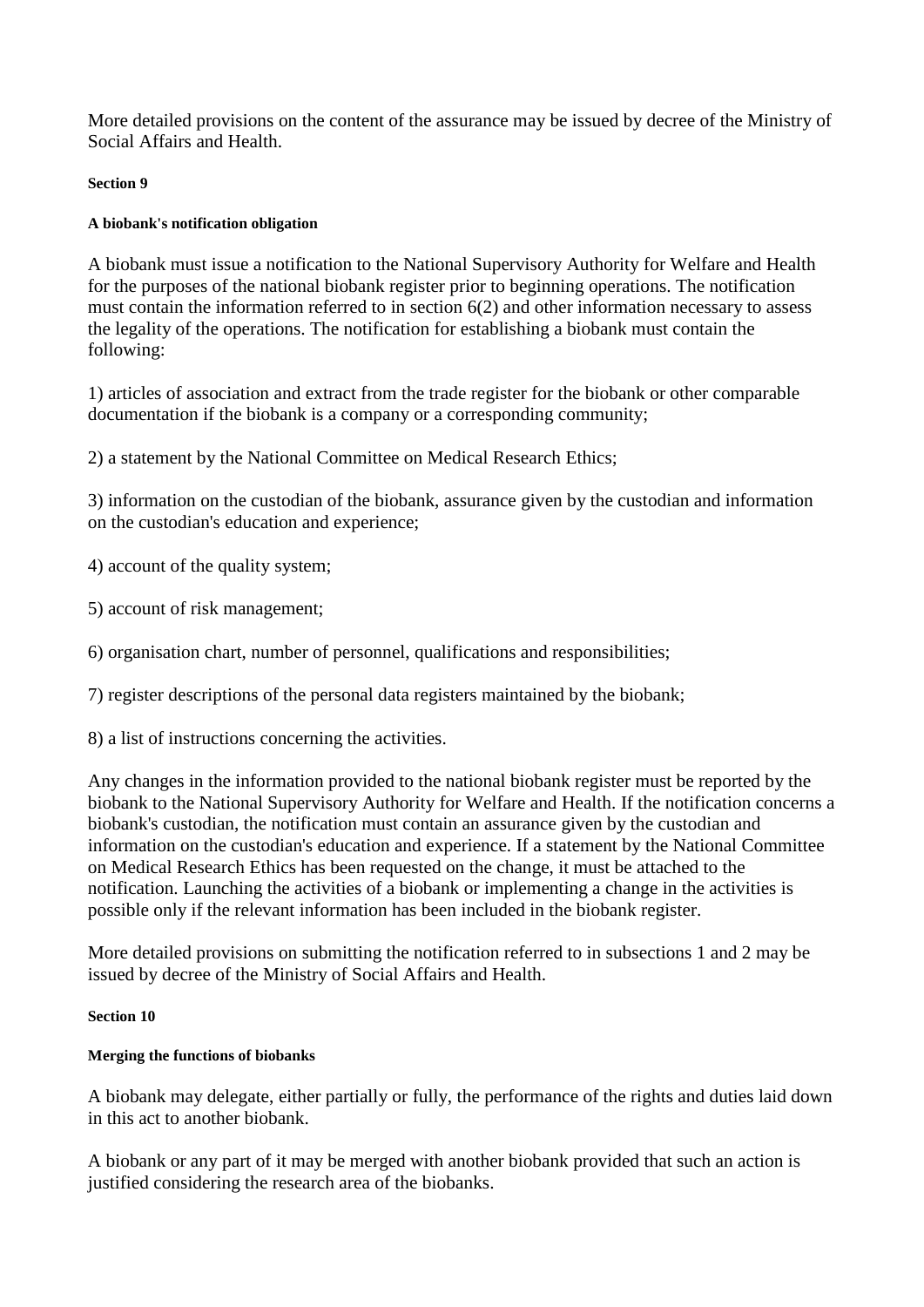The performance or merging of functions referred to above in subsections 1 and 2 must be agreed to in writing and a notification must be submitted to the Supervisory Authority for Welfare and Health.

# **Chapter 3**

# **Processing of samples and personal information associated with the samples**

### **Criteria for processing**

**Section 11**

#### **Consent**

A biobank's right to process samples is based on consent, unless otherwise provided in this act or in another act.

A person may issue consent for the storing of the samples taken or soon to be taken from him or her in a biobank and their use in biobank research, the provision of his or her personal information, the linking of register data concerning him or her and other processing of the samples and information obtained from him or her in connection with the samples to the extent required by biobank research. The consent shall be given in writing.

For underage persons, the consent is signed by the person who has custody of the child. If an adult does not, due to illness, lowered mental capacity or for some other reason, possess the capacity to assess the significance of the consent, a family member or someone else close to him or her may provide consent on his or her behalf. The consent must be in accordance with the presumed will of the underage or mentally incompetent person. If an underage person, when taking into account his or her age and level of development, is capable of understanding the significance and nature of biobank research, then written consent by the person him or herself is also required.

Prior to the giving of consent, the person providing consent must be provided with sufficient clarification of the nature of biobank research, any possible drawbacks, the objective of collecting and storing samples, the owner of the samples and the biobank storing the samples, the voluntary nature of the consent and the opportunity to impose restrictions on or cancel consent without negative consequences. The account must be clear and understandable. A clarification provided to an underage person or a mentally incompetent person must correspond to their capacity for understanding. The clarification must be provided in an appropriate manner and, further, always in writing.

Provisions concerning the content, signing and retaining of the consent document referred to in subsection 2 may be issued by government decree. Provisions on obligations related to the archiving of documents are laid down in the Archives Act [\(831/1994\).](http://www.finlex.fi/fi/laki/ajantasa/1994/19940831)

#### **Section 12**

# **Cancellation or change of consent**

A person has a right to, at any point, cancel the consent referred to in section 11, change it or prohibit the use of a sample referred to in section 13 for research purposes or impose restrictions for its use when the sample is being stored in a biobank furnished with an identifier. In the event of a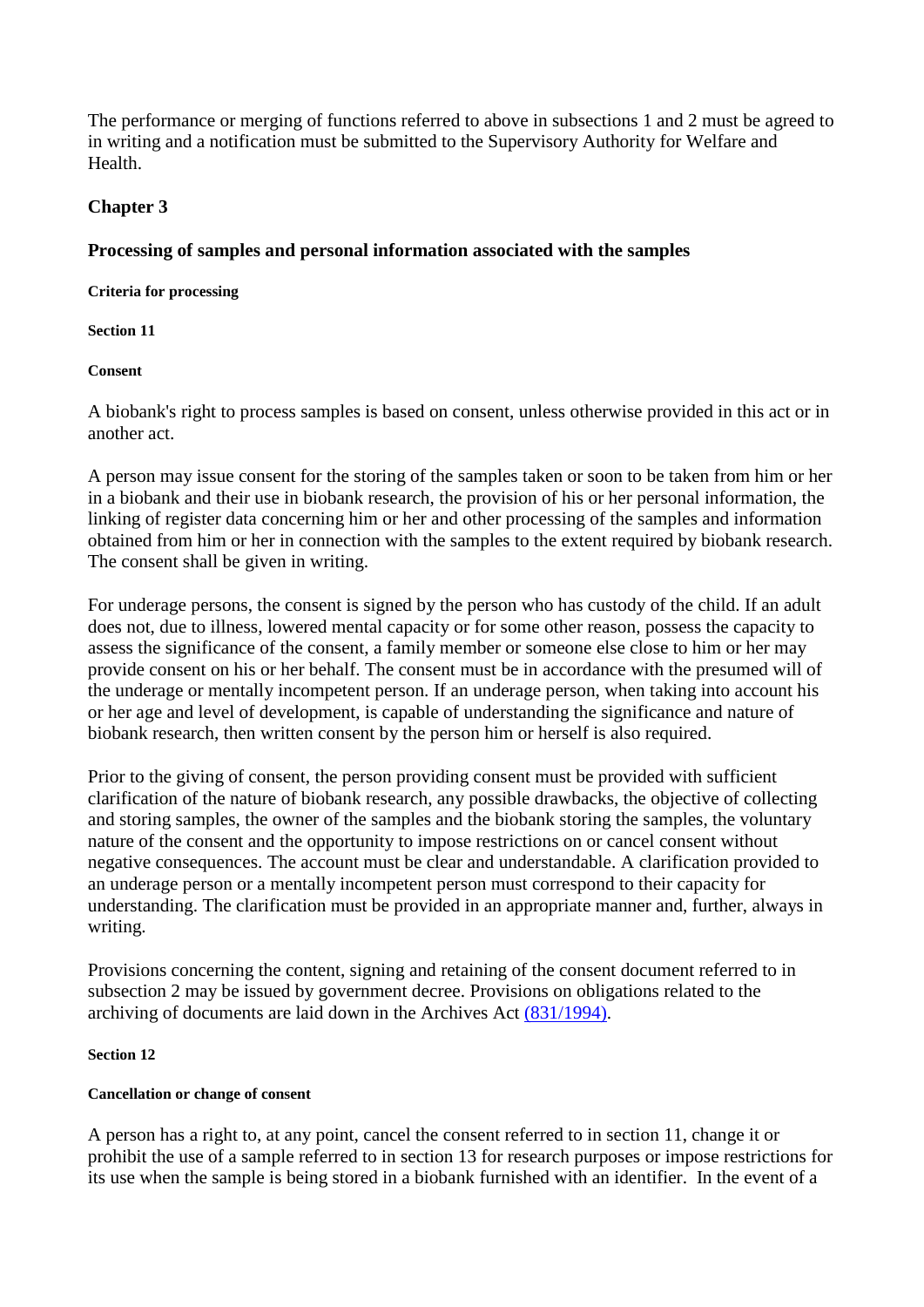cancellation or change of consent or a prohibition of use, a notification must be made to the custodian of the biobank. The notification shall be submitted in writing.

Once the notification of a cancellation of consent or a prohibition concerning the use of a sample has been received by the biobank, access to the sample or any information associated with the sample may no longer be granted and the sample may no longer be used for the purposes of biobank research. When the notification concerns a change of consent or imposing restrictions on use, the sample or information may only be used or otherwise processed as stipulated in the consent. If use according to the altered consent is not possible, the sample and any information associated with it may no longer be used and access to them may no longer be granted for the purposes of biobank research.

Research results produced based on the sample and information associated with it prior to the reception of the notification referred to in subsection 1, the information contained within these results and the materials formed from the sample and information may be used within the restrictions laid down in this act.

The custodian of a biobank must, upon request, issue a certificate of having received the notification referred to in subsection 1 and an account of the measures taken as a result of the cancellation of consent or prohibition on the use of the sample. No fee may be charged for the reception of the notification or measures resulting from it.

#### **Section 13**

#### **Special provisions concerning the processing of old samples**

A health care unit that, at the time of this act's entry into force, stores biological samples generated in connection with the examination and treatment of a patient (*diagnostic samples*) and patient documents associated with such samples may transfer the samples and information associated with the samples to a biobank, secrecy provisions notwithstanding. The transfer must not jeopardise the provision and implementation of patient care.

Secrecy provisions notwithstanding, an institute of higher education, a research institute, a health care unit or some other unit may transfer the samples collected and analysed in connection with a study initiated prior to this act's entry into force and the information related to them to a biobank.

A statement issued by a regional ethics committee, referred to in section 16 of the Medical Research Act, on the use of samples for biobank research is a prerequisite for the transfer referred to above in subsections 1 and 2. The statement shall be issued by the committee for the region where the samples are located. The transfer may not be performed if the person qualified to give consent prohibits the transfer of samples or information or there is reason to assume that the person, were he or she alive, would object to the use of the samples for research purposes or if the ethics committee does not consider the transfer of the samples to a biobank acceptable from an ethical standpoint. If the ethics committee does not consider the transfer of the samples to a biobank to be ethically acceptable, the National Supervisory Authority for Welfare and Health shall, upon application, issue a decision on the matter. Before the transfer, the registered individual shall be notified of a change of purpose as concerns the samples and information associated with them. The notification must state that the samples and information may be used for biobank research in case their use is not prohibited. A description of the nature of biobank research and instructions for providing consent and executing the right to prohibit use, as well as information on the biobank storing the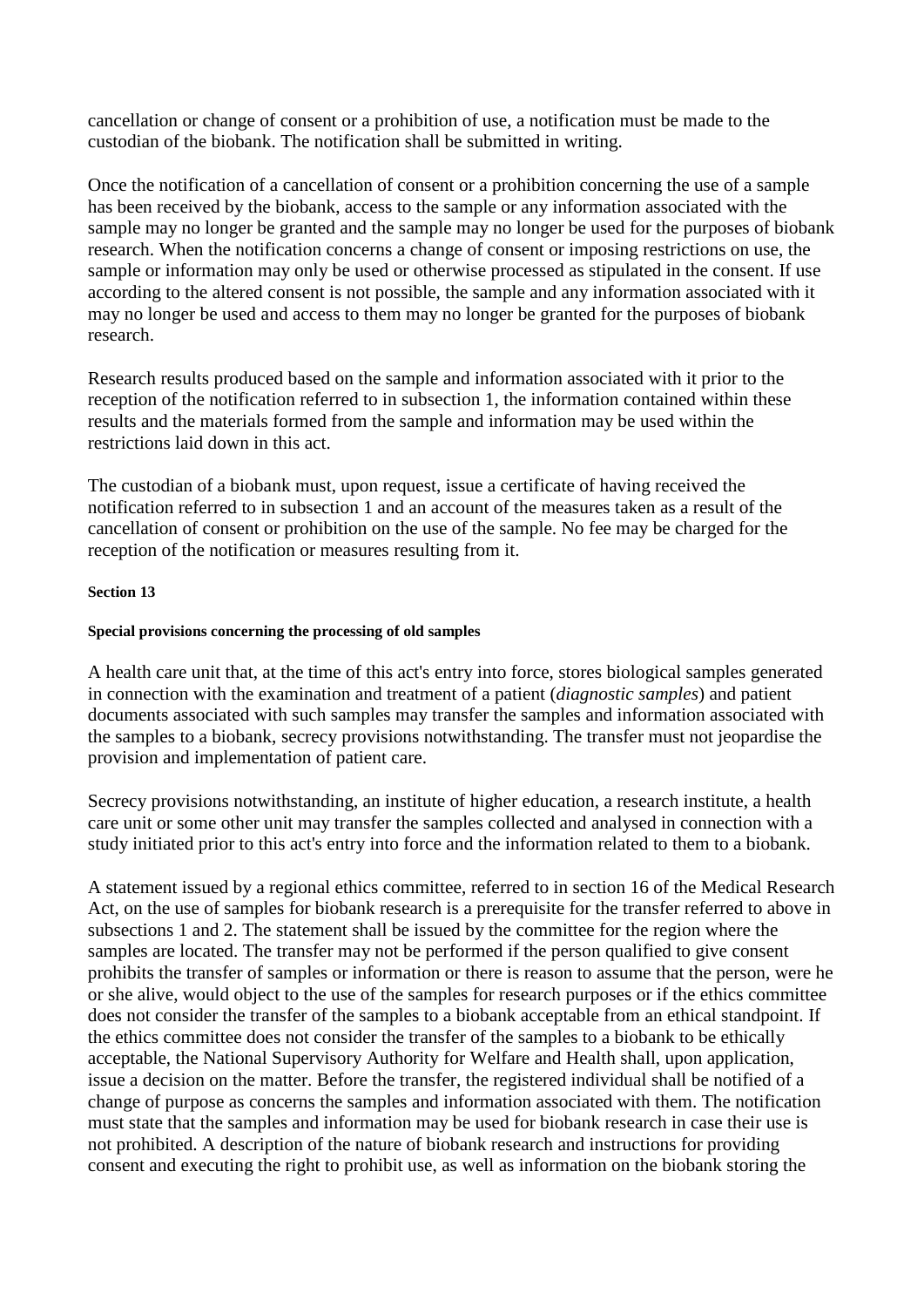samples, the processing done by the ethics committee and the time of the transfer and contact information of the person receiving requests for further information must be attached to the notification.

If, due to the age or large number of the samples, or for some other similar reason, obtaining the contact information of a registered individual is not possible through reasonable effort, the notification referred to in subsection 3 must be published in an official paper, in a public communication network and, as necessary, in one or more daily papers. The National Supervisory Authority for Welfare and Health will determine, upon application, whether or not the conditions provided in this subsection are satisfied. The party holding the samples is responsible for publishing the notification.

More detailed provisions on the notification referred to in this subsection may be issued by decree of the Ministry of Social Affairs and Health.

#### **Section 14**

#### **Information associated with a sample**

When collecting or transferring samples to a biobank, information concerning a registered individual or his or her health, and information obtained from a registered individual on factors affecting his or her health may be attached to the sample, provided that the consent referred to in section 11 has been obtained for this from the person in question. As concerns old samples, the provisions in section 13 also apply.

#### **Section 15**

# **Transfer of samples to a biobank**

If the samples have been collected based on the consent referred to in section 11, the party that collected the samples and the associated information has an obligation to transfer the samples and information to the biobank prior to their use for research purposes. If the samples have been collected as part of an individual study, however, information associated with the samples may be transferred to a biobank once the study is concluded.

If the situation in question concerns the transfer of old samples referred to in section 13, the party transferring the samples must provide the biobank receiving the samples with information regarding the statement by a regional ethics committee, referred to in section 13(3), and on the content and publication of the notification. The biobank transferring the samples and the biobank receiving the samples must conclude a written agreement regarding the transfer of the samples.

#### **General requirements for processing**

#### **Section 16**

# **Duty of due diligence**

In addition to the provisions in sections 5 and 6 of the Personal Data Act, when processing samples with identifiers and the information associated with them, it is necessary to make sure that: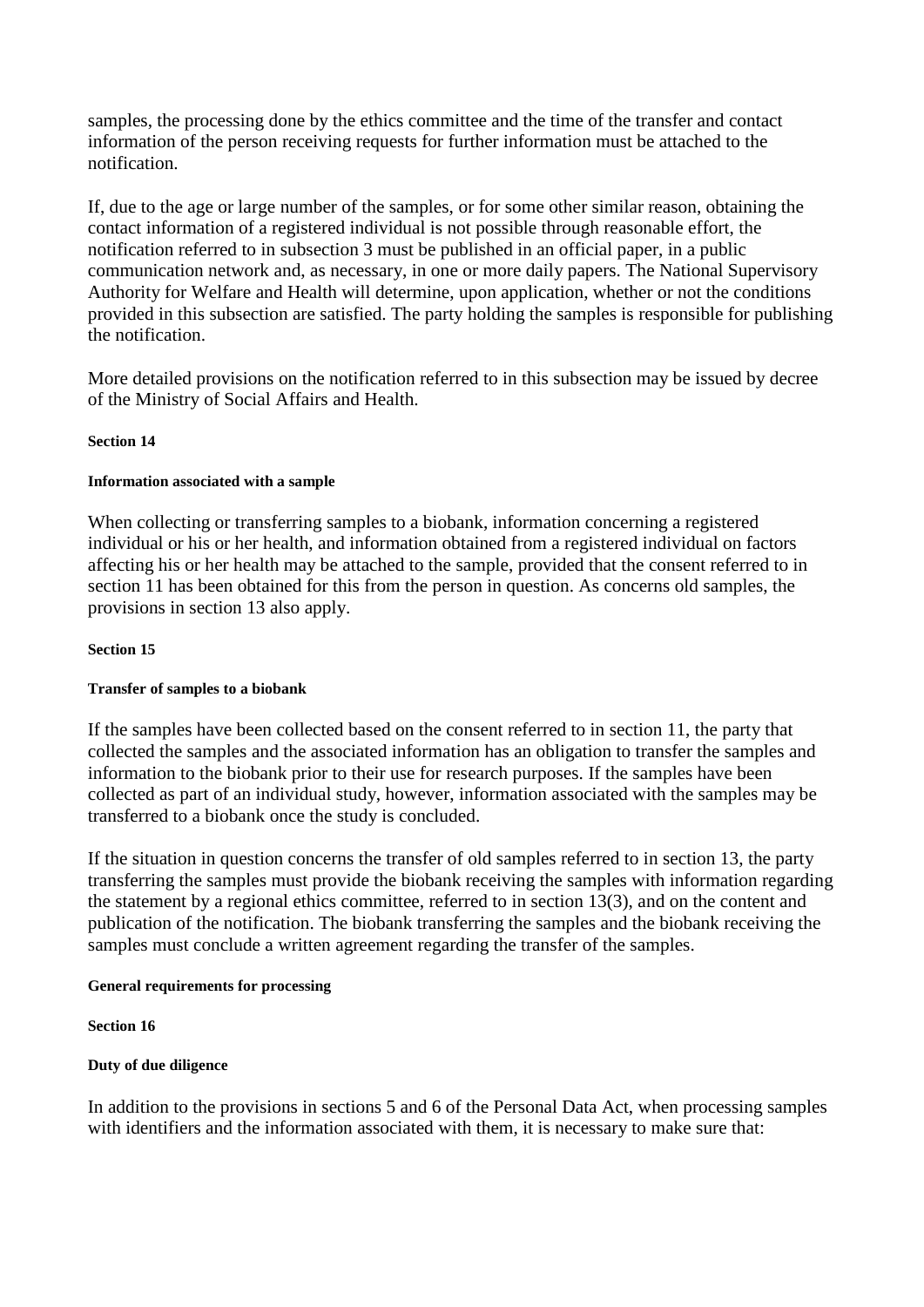1) the sample and information associated with it are furnished with a code issued by the biobank for the purposes of retaining, storing, analysing, studying and using the sample and information;

2) the samples and information associated with them are stored separately from the code key;

3) information systems ensure the safe storage, use and monitoring of samples and personal information stored in a biobank and the verification of individual identification events.

#### **Section 17**

#### **Protection of information**

In addition to the provisions in section 32 of the Personal Data Act, the storing of samples and the implementation of information systems are arranged so that:

1) the availability and usability of information concerning criteria for the processing of samples and information is secured;

2) information concerning consent and other criteria and conditions for the use of samples shall remain intact and unchanged for the entire duration of their storage.

Provisions in the Act on the Openness of Government Activities regarding good practice with respect to information management are also applied to biobanks that do not constitute government authorities.

#### **Section 18**

# **Conditions for the processing of samples and information**

A sample stored in a biobank and information obtained based on a sample or associated with a sample may be analysed, studied and used or otherwise processed if the processing is in accordance with the research area of the biobank and the criteria for the use of the sample and if it satisfies the conditions laid down in this act or elsewhere in law.

#### **Section 19**

#### **Prohibitions and restrictions concerning the processing of samples**

Notwithstanding the provisions laid down elsewhere in law on the right of authorities to receive secret information, access to the samples stored in a biobank and the information associated with such samples may not be granted and they may not be used for the purpose of a criminal investigation or in administrative or other decision-making concerning the person. Samples and information stored in a biobank may not be used to assess or determine the work ability of an individual or for the decision-making of credit or insurance institutions.

#### **Registers maintained by a biobank**

**Section 20**

**The right to maintain a register**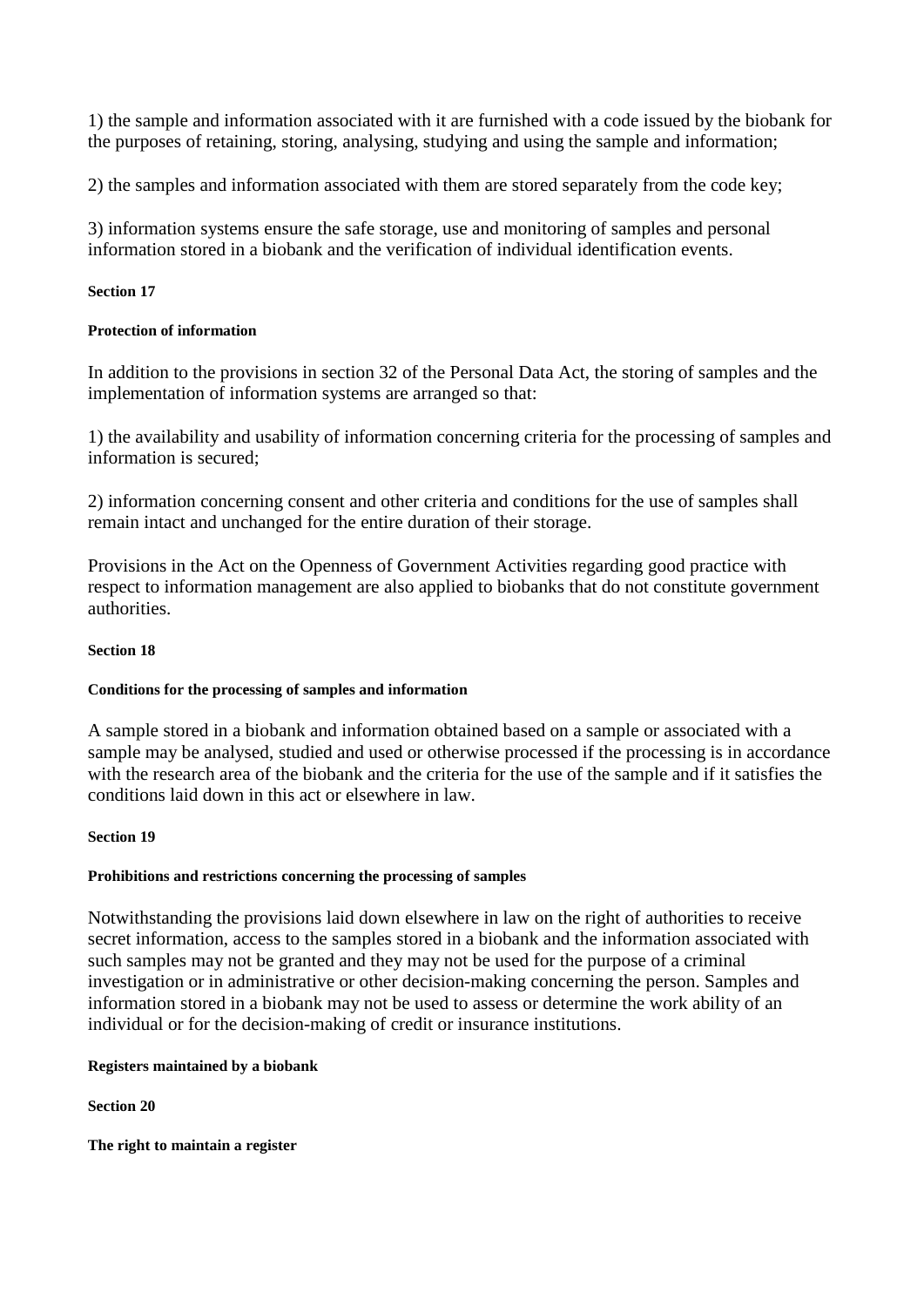A biobank has the right to maintain personal data registers for the purposes of biobank research as provided below.

# **Section 21**

# **Sample and information register**

A sample and information register is a register maintained, by means of electronic data processing, for the purpose of enabling the maintenance of samples and information associated with them, as well as the surveillance and evaluation of related activities.

A sample and information register is used to store the following:

1) general information on the samples stored in a biobank to be used for research purposes;

2) information obtained through analysing the samples stored in a biobank or other information associated with the samples and obtained through other means;

3) information necessary for biobank research on the person from whom the sample was taken.

More detailed provisions on the content of the sample and information register and the technical implementation of the register to ensure the interoperability of information systems may be issued by decree of the Ministry of Social Affairs and Health.

# **Section 22**

# **Consent register**

A consent register is a personal data register established for the purposes of administering the criteria for the use of samples and for ensuring the realisation of self-determination with the help of electronic data processing. A consent register can be linked to a sample and information register using a code register.

Information on the following topics is collected and stored in a consent register:

1) the content and scope of consent, the time at which consent was provided, the clarification referred to in section 11(4) and the notification referred to in section 13(3);

2) cancellation and change of consent and the date and manner of its receipt;

3) prohibiting or imposing restrictions on the use of or granting access to a sample or information, and the time at which notification was provided or received;

4) criteria and conditions for the use of a sample, unless the use is based on consent referred to in section 11;

5) the unit or party that transferred the sample and the conditions for the use of the transferred samples.

# **Section 23**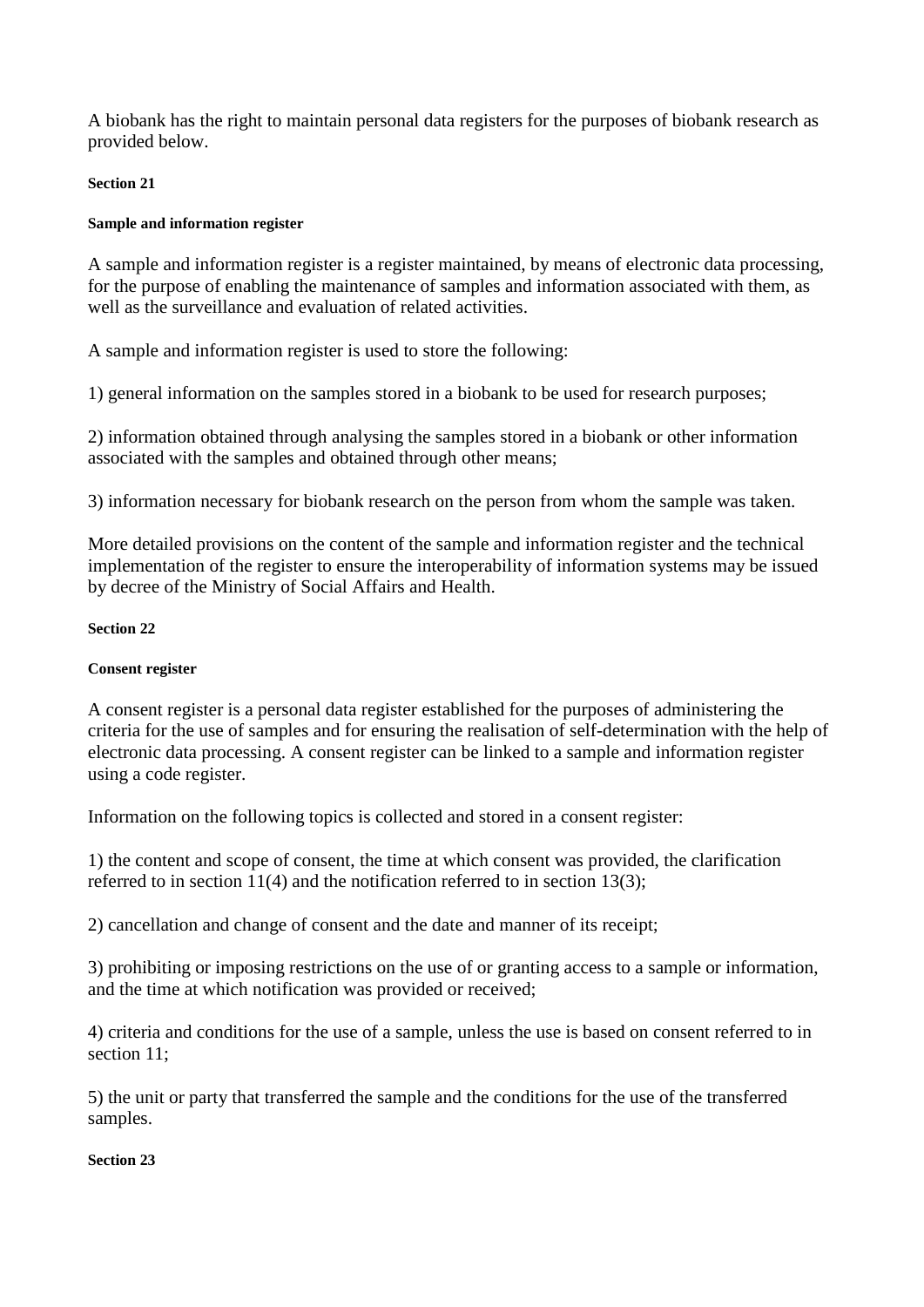#### **Code register**

A code register is a register of personal data maintained for the purpose of ensuring the protection of privacy. The code register makes it possible to link data in the sample and information register to information in the consent register with the help of electronic data processing.

Information on the following topics is collected and stored in the code register:

1) name and personal identity code of the individual;

2) code key.

If the consent is cancelled, or if the use of the sample is terminated for other reasons, information concerning the sample must be removed from the code register.

### **Section 24**

#### **Right of access to information in the sample and information register**

An institution, company, community or individual performing biobank research has the right of access to information referred to in section  $21(2)(1)$  in the sample and information register that is necessary for assessing the usability of the samples and information stored in the biobank and that does not contain information referred to in section 11 of the Personal Data Act.

#### **Section 25**

#### **Removal and transfer of samples and register data**

The need to store samples and information associated with them must be assessed on a regular basis, at least every ten years. Samples and information that are not necessary with respect to the biobank's area of research and criteria for processing the sample shall be destroyed.

If the ownership and control of a sample and the information associated with it are transferred to another biobank, or if the sample is destroyed, information concerning the sample contained in the registers referred to in sections 21 to 23 shall be removed. The transferred samples shall be recoded by the biobank receiving them.

If the operations of a biobank are terminated, the samples and information associated with them shall be destroyed and the consent register and the sample and information register shall be transferred to an archive, as provided in the Personal Data Act, unless the samples and information associated with them are transferred to another biobank. Upon the termination of operations of a biobank, the custodian of the biobank shall destroy the code register.

#### **Use of samples and information in biobank research**

**Section 26**

#### **Principles for granting access to samples and information**

A biobank may grant access to, study or otherwise process the samples and information stored by it provided that: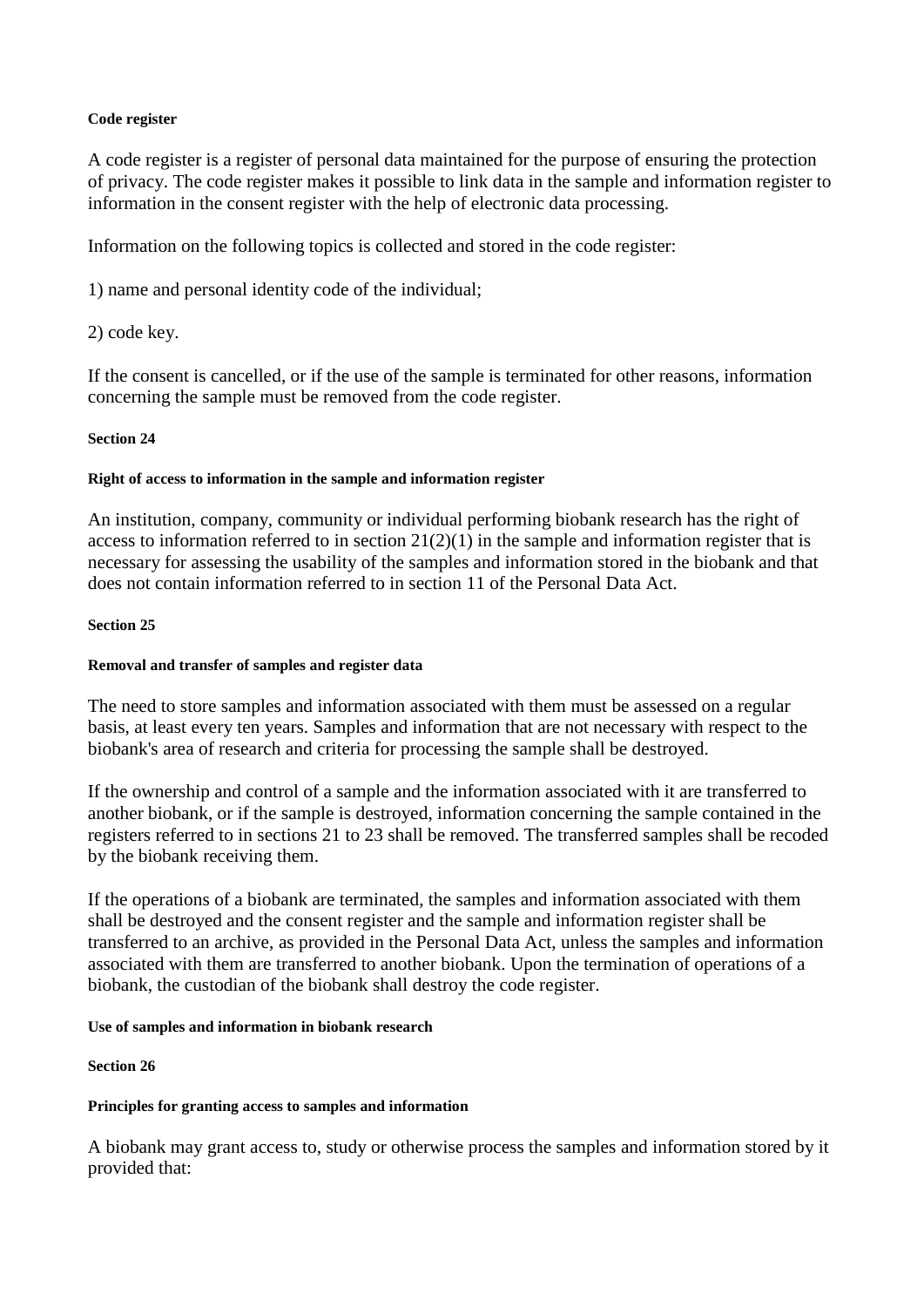1) the intended use corresponds to the research area defined for the biobank and the criteria and conditions established for the processing of the sample;

2) terms and restrictions provided in this act or elsewhere in law and determined by the biobank are observed in the research and in the processing of samples and information;

3) the individual granted access to the samples or information holds the appropriate professional and academic qualifications for processing the samples and information, and the granting of access to the sample or information is in connection with the duties of the recipient.

The samples and information associated with them shall be coded prior to granting access to them for research purposes, unless there is specific reason for not doing so.

The codes used in connection with the granting of access are formed on a project-by-project basis as access is granted. The codes used in the storing of samples and information may not be given out by the biobank. Access to personal data may only be granted based on consent from the registered individual or some other person qualified to provide consent in the event that no other criteria is provided in this act for granting access to the information.

#### **Section 27**

#### **Granting access to samples and information**

A person requesting access to the samples or information stored in a biobank must attach the following documents to a written request addressed to the biobank: a research plan, a statement by a competent ethics committee referred to in the Medical Research Act or other statement necessary to assess the fulfilment of the conditions for granting access to the samples and information and an account of the processing of the samples and information.

A biobank may restrict the granting of access to samples and information only if it is justified when considering the following:

1) the biobank's research area and other restrictions concerning the granting of access to the samples and information associated with them referred to in section  $6(2)(4)$ .

2) securing intellectual property rights related to research, the realisation of research projects referred to in section 15 or ensuring the preservation of samples or the collection of samples;

3) ensuring data protection; or

4) reasons pertaining to research ethics.

A written agreement must be drawn up regarding the granting of access and the terms related to it. An obligation to publish the results of biobank research based on the samples or information received from the biobank must be established for those granted access to samples or information. The provisions in Section 28 of the Act on the Openness of Government Activities on the right of an authority to grant access to secret documents in individual cases are also applied to biobanks that do not constitute government authorities.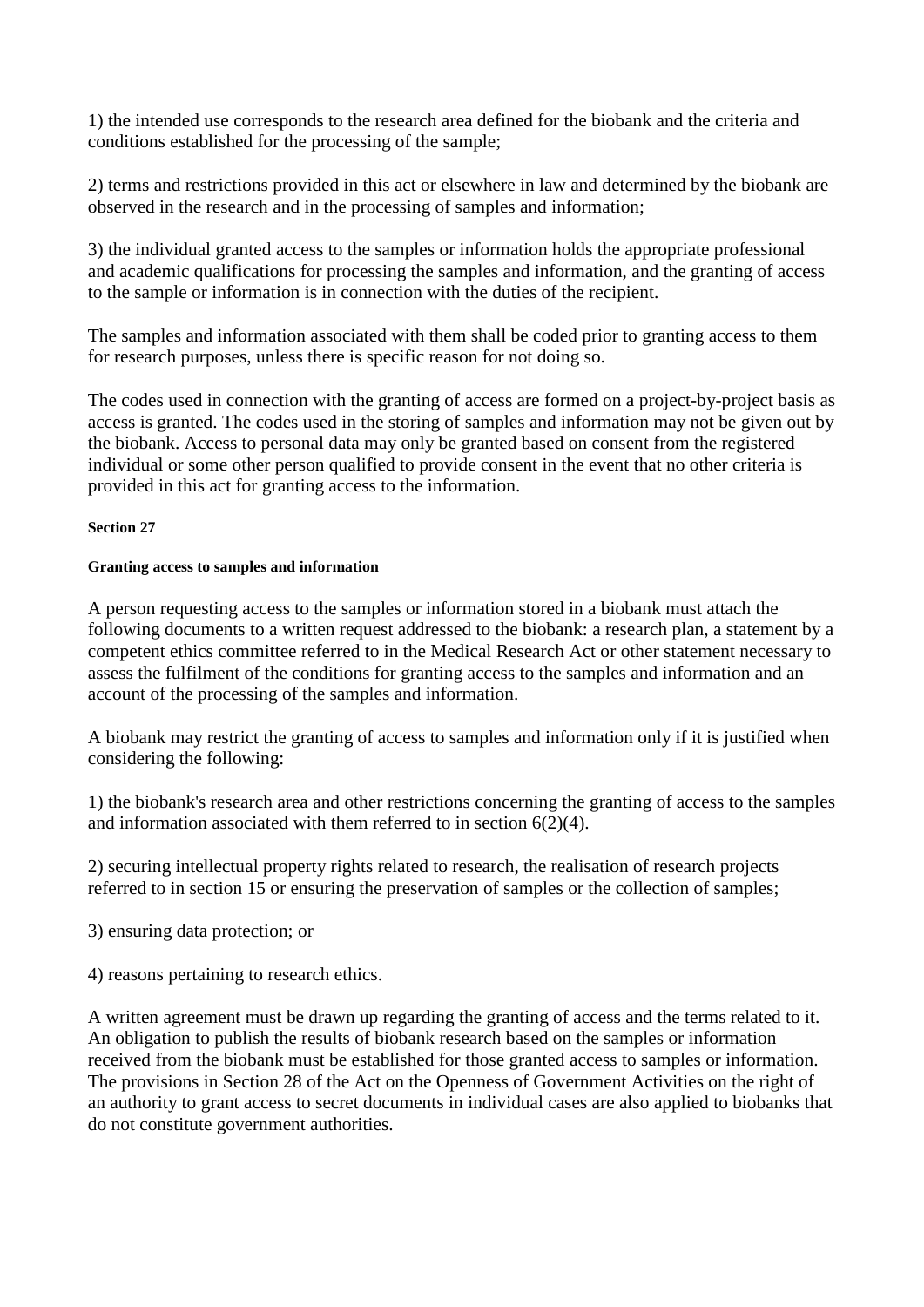The provisions in this section on procedures and restrictions to be observed in the granting of access to samples and information shall also be applied in the biobanks' own research projects.

### **Section 28**

#### **The granting of access to personal data for the purpose of linking register data**

The biobank may provide necessary personal data to the National Institute for Health and Welfare or to another registrar provided that linking the details in the personal data registers maintained by the registrar to the samples or information stored by the biobank is justified for the purpose of implementing research and that granting access to the information satisfies the conditions laid down in section 26(1).

The National Institute for Health and Welfare or another registrar must furnish the register data they have linked to the personal data using the project-specific codes obtained from the biobank prior to releasing it to the individual responsible for the study in question, unless specific consent for granting access to the personal data has been obtained from the registered individual or another person qualified to provide consent.

#### **Section 29**

#### **Obligations of a party granted access to samples or information**

The party granted access to a sample or information may store and use the samples obtained from a biobank and the information associated with them for the duration of the research cited in the research plan referred to in section 27, unless a longer period has been agreed upon in the agreement referred to in section 27(3). If, based on the agreement, the party granted access to samples or information has the right to store the samples for future research, the provisions contained in this act regarding the conditions for the processing of samples will be applied.

A person who has received samples with identifiers and information from a biobank may grant access to the samples and information received within the restrictions laid down in this act, provided that the right of access to information is based on law.

# **Chapter 4**

# **National biobank register**

#### **Section 30**

# **National biobank register and its objective**

The National Biobank Register has been established for the dissemination of information on biobank research, for the provision of information to citizens and researchers, and for the supervision of activities in the field. The register is maintained by the National Supervisory Authority for Welfare and Health.

The register contains information on biobanks established in Finland, including information on the owners and custodians of such biobanks. In addition, the register has general information on the number of samples stored in biobanks, the research areas of biobanks, the conditions for obtaining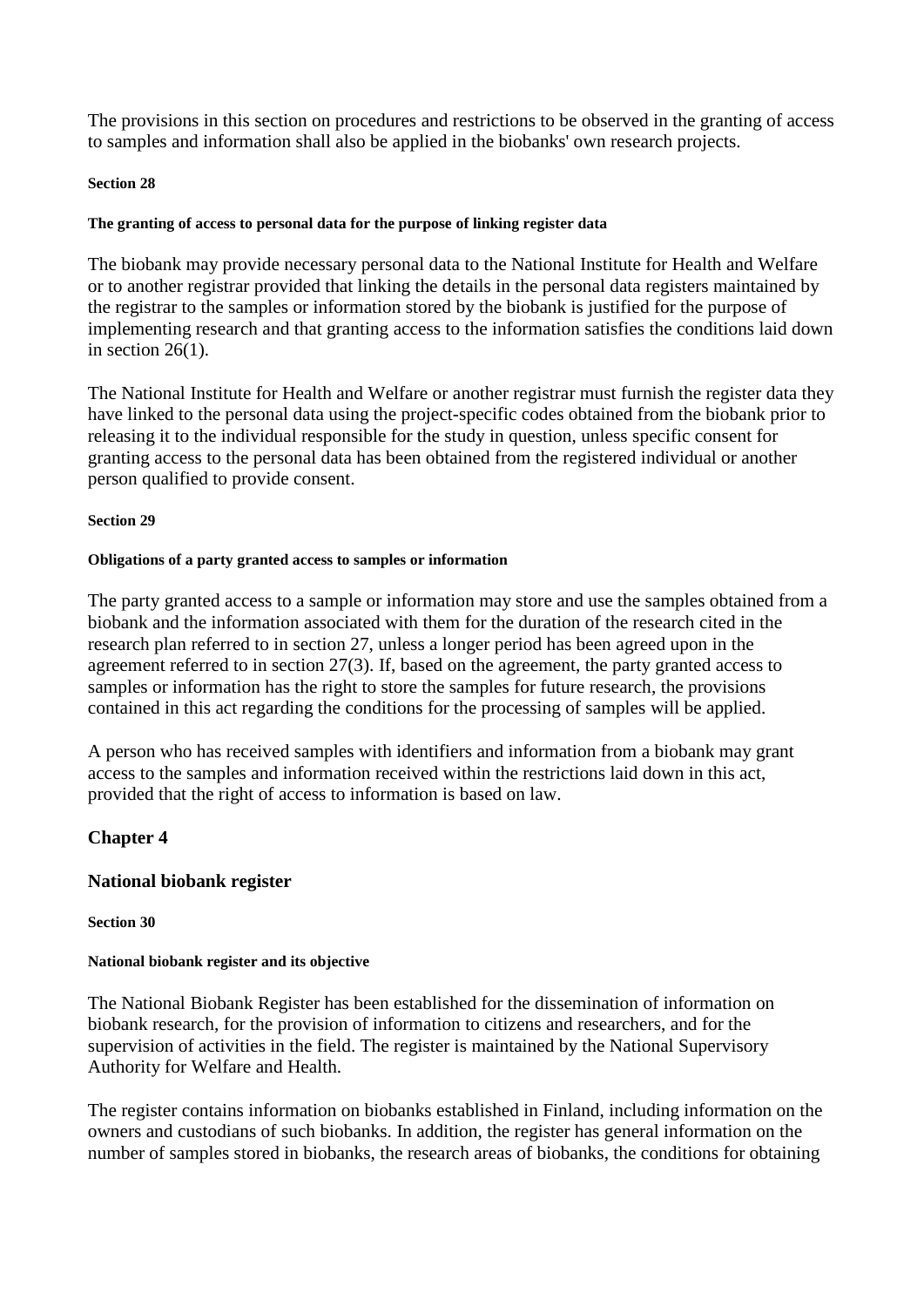samples and other factors related to the usability of the samples and the information associated with them as well as any information on possible decisions taken by authorities.

More detailed provisions on the information content of the register may be given by decree of the Ministry of Social Affairs and Health.

# **Chapter 5**

#### **Supervision and coercive measures**

**Section 31**

#### **Guidance, supervision and monitoring**

The guidance and supervision of the activities provided for in this act is the duty of the National Supervisory Authority for Welfare and Health.

The National Institute for Welfare and Health and the Finnish Medicines Agency will function as the expert authorities and institutes for biobanking activities in their respective sectors.

In addition, provisions on the duties of the Data Protection Ombudsman are laid down in the Act on the Data Protection Board and the Data Protection Ombudsman [\(389/1994\).](http://www.finlex.fi/fi/laki/ajantasa/1994/19940389)

#### **Section 32**

#### **An authority's right to inspect and receive information**

To supervise compliance with this act and the provisions issued under it, the National Supervisory Authority for Welfare and Health has the right to inspect the facilities, operations and necessary documentation of a biobank.

The inspector, appointed by the National Supervisory Authority for Welfare and Health, must have access to all premises of the biobank and, secrecy provisions notwithstanding, must be presented with all documents requested by him or her that are necessary to perform the inspection. The inspection may not, however, be carried out in facilities used for permanent habitation. The inspector must be provided with the copies of documents requested by him or her necessary for performing the inspection free of charge. The inspector has the right to take photographs during the inspection.

The National Supervisory Authority for Welfare and Health must issue a copy of a record of the inspection within 30 days of the inspection for the information of the owner and custodian of the biobank. The inspection is deemed completed once a copy of the inspection record has been issued to the parties.

The custodian of the biobank must launch measures to remedy the deficiencies identified in the inspection without delay. The custodian must notify the National Supervisory Authority for Welfare and Health of any measures to be launched, as well as the schedule and details of their implementation, within 30 days of the date of receiving the inspection report.

The National Supervisory Authority for Welfare and Health has the right to receive, free of charge and secrecy provisions notwithstanding, the necessary information from a biobank, a local or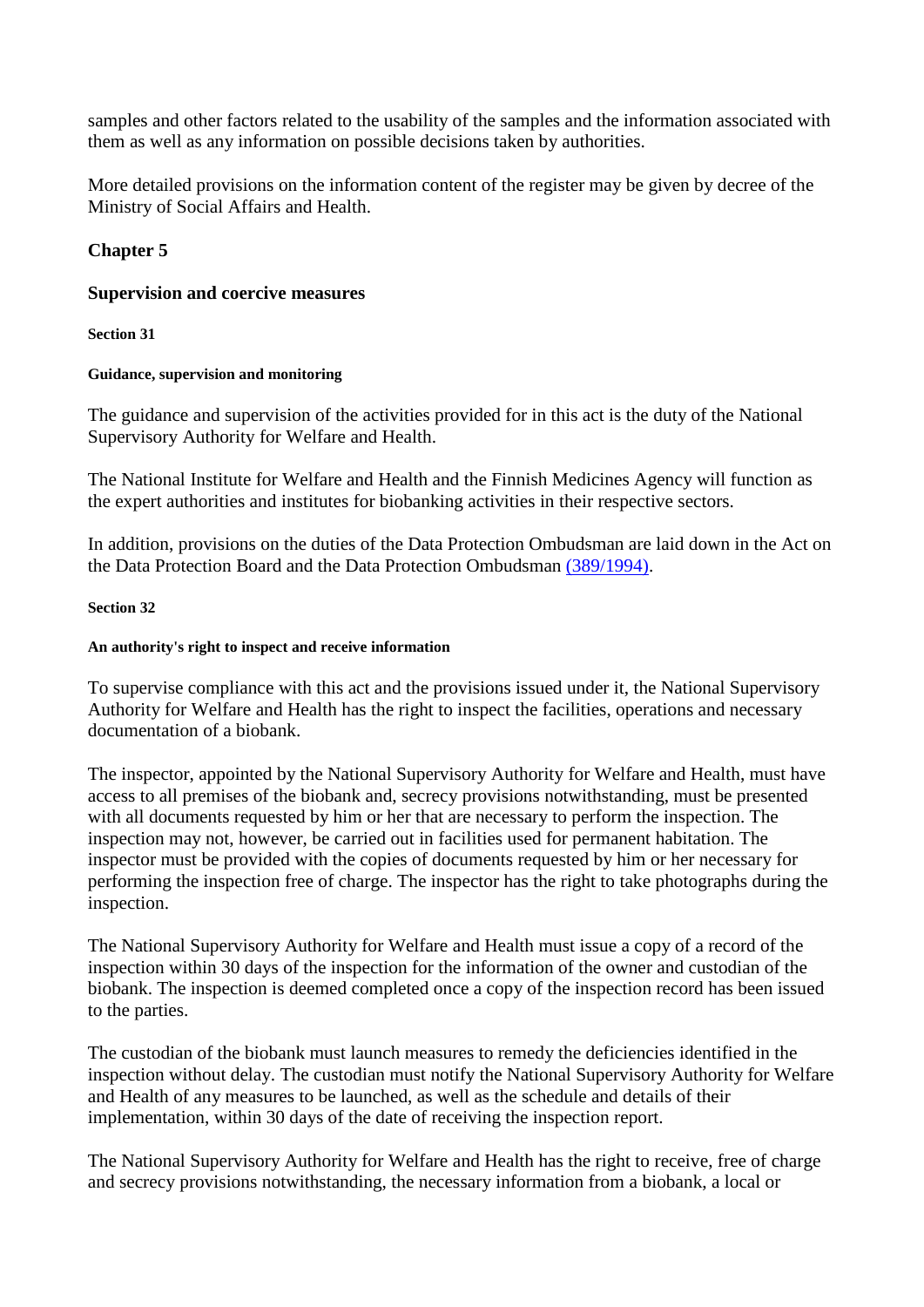central government authority, other public corporation, a community or institution practising health care or medical care, or a body or individual engaging in biobank research.

#### **Section 33**

#### **Orders and coercive measures**

If, in connection with an inspection or otherwise, deficiencies concerning information security or the protection of personal data are detected in the operations of a biobank or in the processing of samples, or if the biobank does not otherwise fulfil the obligations provided in this Act, the National Supervisory Authority for Welfare and Health may:

1) issue an order on the remedying of deficiencies or elimination of grievances;

2) oblige the biobank to provide samples or information associated with the samples stored by it;

3) prohibit the processing of samples stored in the biobank or impose restrictions for it.

The decision referred to above in subsection 1 must contain a deadline by which all the necessary measures must be completed in case information concerning the biobank and its activities is to remain in the national biobank register. The appointed time may not be shorter than 60 days.

If the deficiency detected in the activities of a biobank is likely to jeopardise the privacy or rights of the person from whom the sample was taken, the National Supervisory Authority for Welfare and Health may temporarily remove information concerning the operations of the biobank from the national biobank register or prohibit the processing of samples until the final resolution of the matter.

The National Supervisory Authority for Welfare and Health may remove information concerning the operations of a biobank from the national biobank register in the event that serious deficiencies related to the protection of personal data or information security are detected in the operations of the biobank or in the processing of samples or associated information or that the biobank is repeatedly guilty of procedures in violation of the provisions, and the measures cited in the decision referred to in subsection 1 have not led to the fulfilment of obligations. The operations of a biobank are terminated if the National Supervisory Authority for Welfare and Health removes the biobank from the national biobank register. At the same time, the National Supervisory Authority for Welfare and Health decides on the transfer or destruction of samples and information associated with them.

#### **Section 34**

# **Processing of notifications**

The National Supervisory Authority for Welfare and Health must process notifications submitted to the national biobank register as quickly as possible. The National Supervisory Authority for Welfare and Health may request additional clarification if necessary.

The National Supervisory Authority for Welfare and Health shall enter information concerning a biobank into the national biobank register provided that the statement issued by the National Committee on Medical Research Ethics referred to in section 6 is positive and the operations described in the notification satisfy the conditions laid down for it in this act and elsewhere in law.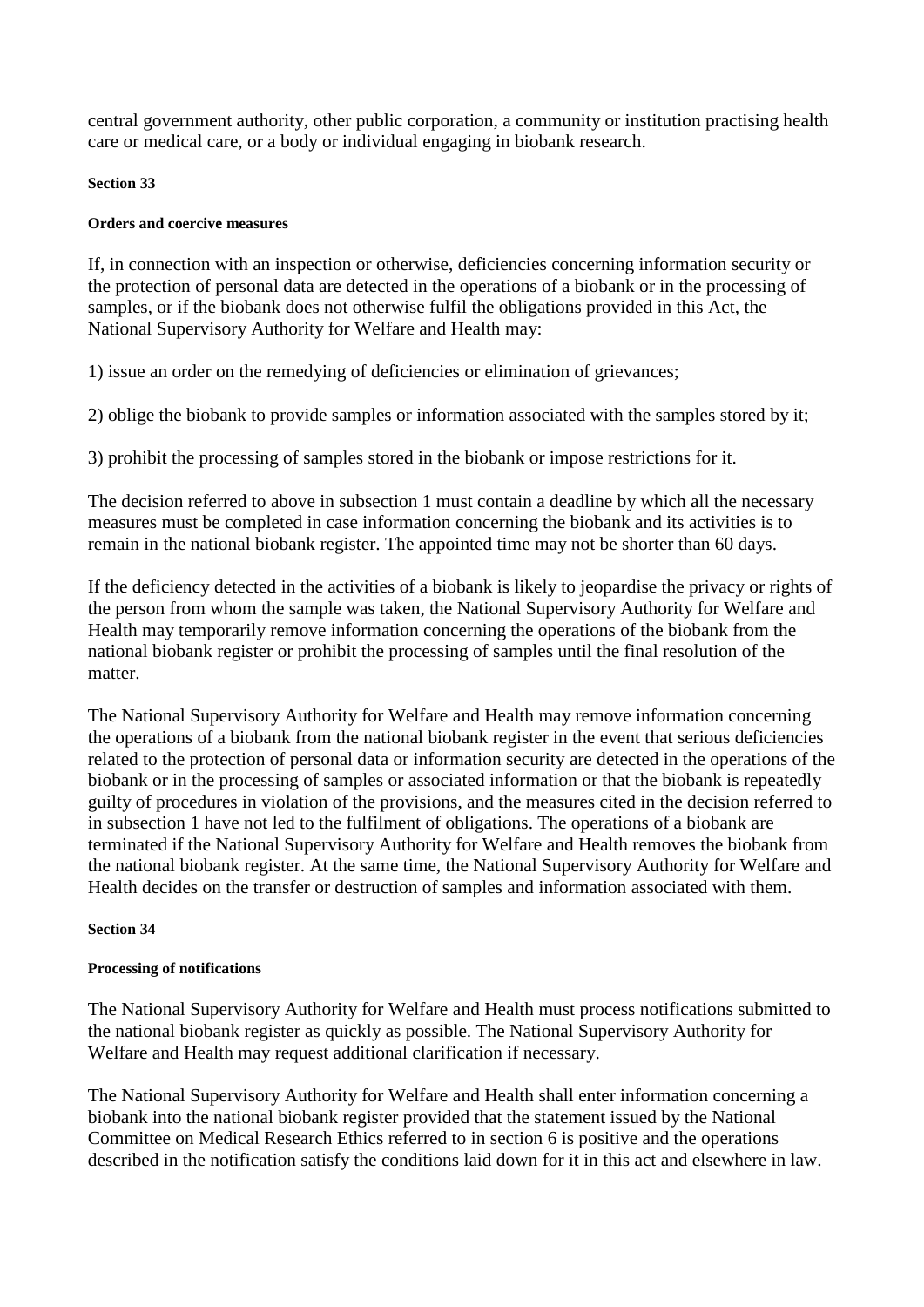In the event that there is no obstacle to including the information in the register, the information provided must be in the register within 60 days of the receipt of the notification by the National Supervisory Authority for Welfare and Health. The period for obtaining additional information or reports is not included in the period of issue.

### **Section 35**

### **Transfer of biobanking operations to another country**

In the event a biobank intends, either fully or partially, to shift its operations outside of Finland, it must apply for permission from the National Supervisory Authority for Welfare and Health. Granting a research institute access to samples and information for the purpose of conducting necessary analyses does not count as a transfer of biobanking operations. An account of how the rights of individuals from whom the samples have been taken will be secured during the transfer and once the transfer has been completed must be attached to the application. A statement by the owner of the samples must be attached to the application, provided that the transfer concerns samples other than those owned by the biobank.

The permission may not be granted in the event that the transfer of samples and information prevents the realisation of the rights provided in this act or elsewhere in law to ensure the protection of privacy or self-determination. The National Supervisory Authority for Welfare and Health must issue a decision within 60 days of receiving the application. The period for obtaining additional information or reports is not included in the period of issue.

The National Supervisory Authority for Welfare and Health may issue more specific orders on the procedures to be followed when applying for the permission.

#### **Section 36**

# **Notification duty of health care units**

Health care units must, without delay, provide the National Supervisory Authority for Welfare and Health with information on diagnostic samples and the information associated with them transferred to a biobank. Health care units must attach to the notification a copy of an agreement concerning the transfer and documents referred to in section 15(2).

Health care units must maintain a listing of prohibitions on the use of diagnostic samples for biobank research referred to in section 13(3). Health care units and biobanks may use the listing to ensure the realisation of the right to prohibit the use of the samples for research purposes.

Upon request, health care units must provide an account of whether the diagnostic samples taken from the person requesting the information have been transferred to a biobank under section 13. If the transfer has been made, the person shall be provided with information on the biobank that has received the sample.

The National Supervisory Authority for Welfare and Heath may issue more detailed provisions on preparing the notification referred to in subsection 1.

#### **Section 37**

#### **Implementation**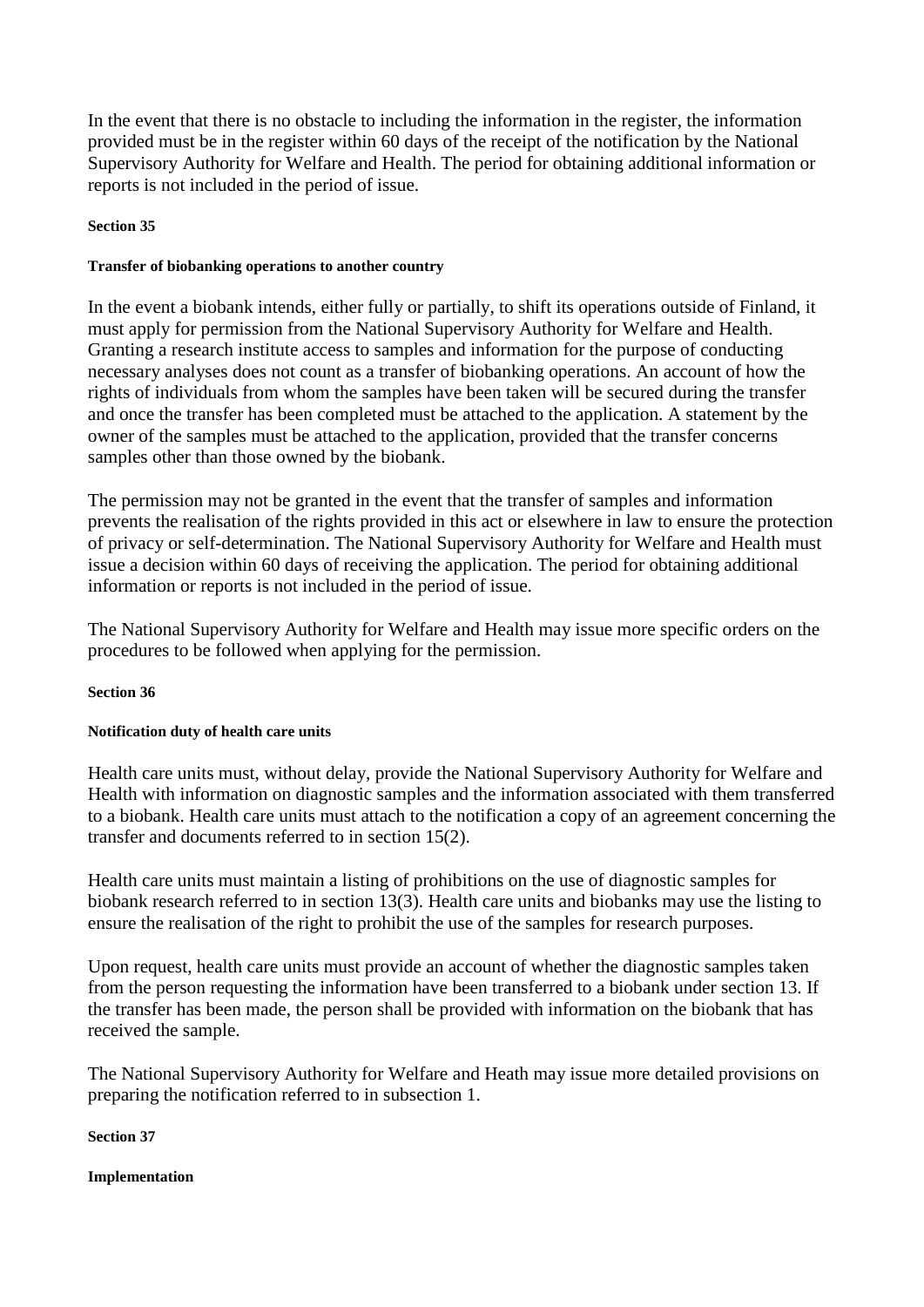A decision by the National Supervisory Authority for Welfare and Health may be implemented regardless of an appeal, provided that the appellate authority does not forbid the implementation of the decision, order a discontinuation of the implementation or order otherwise in another order concerning the implementation.

#### **Section 38**

#### **Executive assistance**

Provisions on the obligation of the police to give executive assistance are laid down in section 40 of the Police Act [\(493/1995\).](http://www.finlex.fi/fi/laki/ajantasa/1995/19950493)

# **Chapter 6**

# **Miscellaneous provisions**

# **Section 39**

# **Right of access of registered individuals**

Everyone has the right to receive, upon request, information on whether or not samples concerning them are being stored in a biobank included in the biobank register, on the criteria based upon which the samples are stored, on the source of information concerning them and on the recipients of samples taken from them and associated information as concerns granting access to the samples and information and transferring them from the biobank. The right of access may also be realised through an online viewing connection. It is acceptable to charge a fee for the provision of the information that, at maximum, corresponds to the costs incurred by providing the information.

A registered individual has the right to receive, upon request, information concerning his or her health as determined based on a sample. When providing information determined based on the sample, the person must be provided with an opportunity to receive an account of the significance of the information. A fee may be charged for clarifying the significance of the information that, at maximum, corresponds to the expenses incurred by providing the clarification.

The request for information must be made in writing to the biobank.

#### **Section 40**

# **Non-disclosure and secrecy**

Sections 22 to 24 and section 35 of the Act on the Openness of Government Activities are applied to the secrecy of documents obtained or drawn up when performing the tasks provided for in this act or related to the implementation of this act and the information contained within the documents and also to the duty of non-disclosure and prohibition of use concerning information obtained while performing these tasks in situations that do not concern documents issued by an authority referred to in the act in question.

The secrecy obligation does not prevent a person from providing information on consent concerning the use of the sample, on cancellation or change of consent, or on a prohibition concerning the use of the sample to the party that has received the samples or information associated with them through a transfer or by having been granted access to them.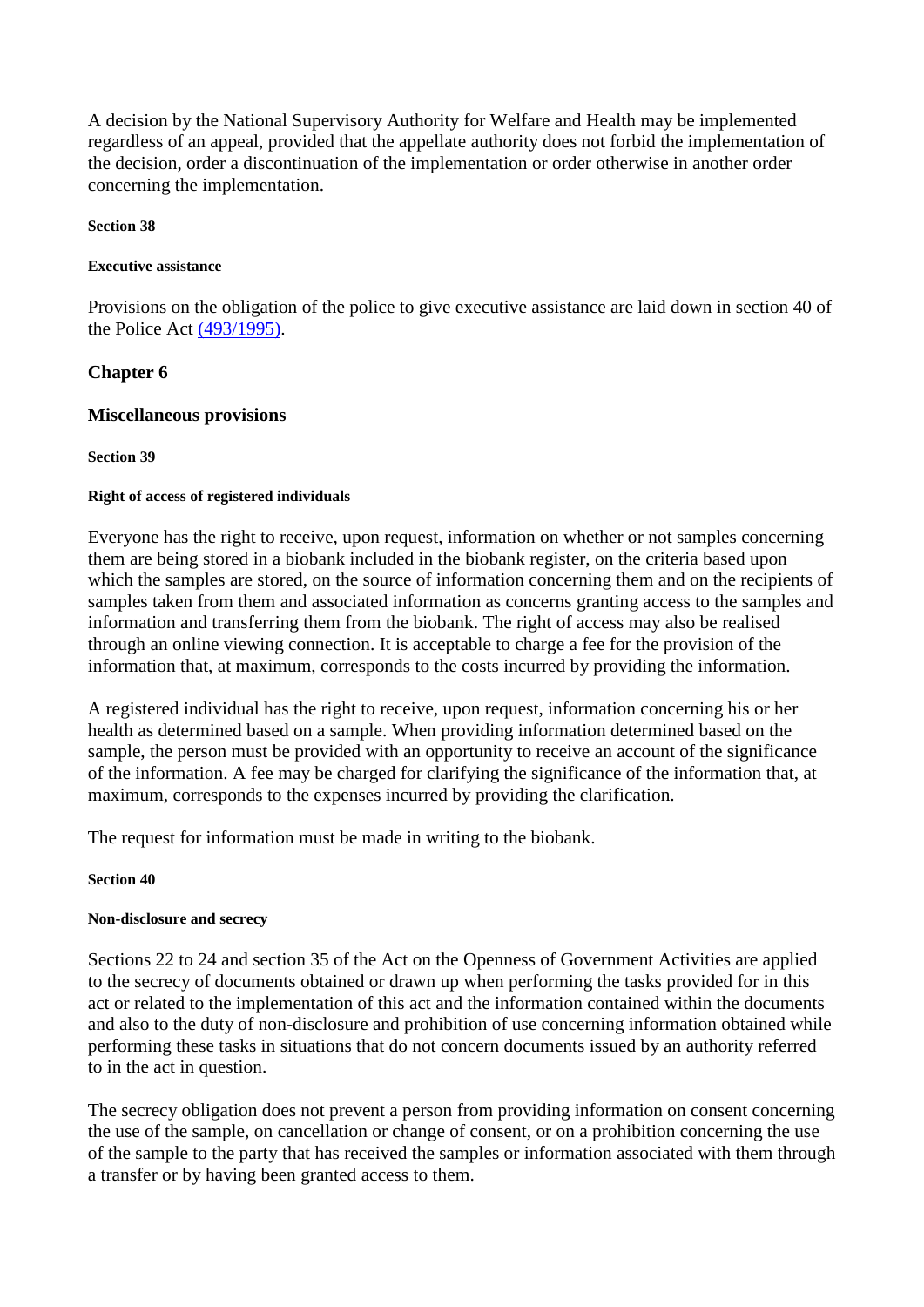#### **Section 41**

#### **Fees**

Fees are charged for an initial notification made in the national biobank register and for a notification of change in register information, granting access to information in the national biobank register and maintaining the national biobank register as provided in the Act on Criteria for Charges Payable to the State [\(150/1992\)](http://www.finlex.fi/fi/laki/ajantasa/1992/19920150) and in section 34 of the Act on the Openness of Government Activities.

Separate provisions shall be issued regarding charges payable for statements by the National Committee on Medical Research Ethics and regional ethics committees and for decisions and statements and the processing of matters by the Supervisory Authority for Health and Welfare as well as regarding service charges other than those referred to in subsection 1.

No payment shall be made or promised to the donor of a sample or to his or her assignee for providing samples to a biobank.

#### **Section 42**

#### **Appeals**

Decisions issued by the Supervisory Authority for Welfare and Health and biobanks under this act shall be appealed as provided in the Administrative Judicial Procedure Act [\(586/1996\).](http://www.finlex.fi/fi/laki/ajantasa/1996/19960586)

Statements issued by the National Committee on Medical Research Ethics or the regional ethics committee referred to in this act may not be appealed.

A fee ordered by a government authority may be appealed as provided in section 11b of the Act on Criteria for Charges Payable to the State.

# **Section 43**

# **Penal provisions**

Any person who intentionally or out of gross negligence

1) processes samples in a manner that is in violation of the provisions in Chapters 2 and 3 and neglects the notification duty provided in section 9,

2) violates a prohibition or order issued by a supervisory authority under 33(1),

3) provides information concerning a code key or an individual to an unauthorised party or

4) grants access to or transfers a sample or information associated with it in a manner that is in violation of this act,

thus compromising the protection of privacy of the donor and his or her rights, shall be sentenced to a fine for *a violation of provisions concerning biobanks*, unless a more severe penalty is provided elsewhere in law.